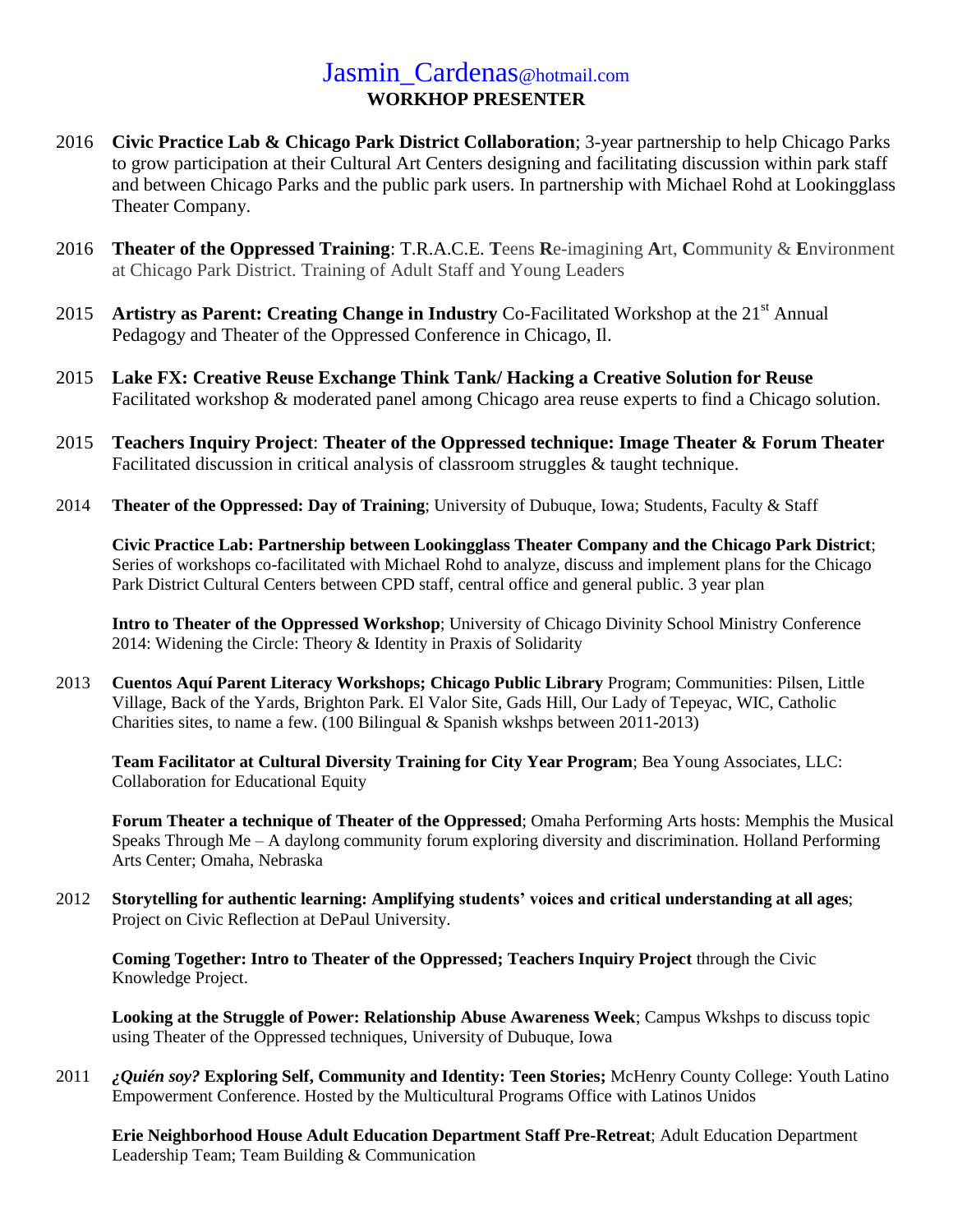**Connecting Across a Divide: Theater for Social Change**; Workshop between high school students from the Islamic Foundation School, Villa Park and Francis W. Parker School, Chicago.

- 2010 **Introductory Theater of the Oppressed Workshop.** DePaul University; Steans Center for Community-based Service Learning (Intercambio Language Exchange)
- '09-'10 **Racial Reconciliation between Latino and Black Youth: Theater for Social Change**; Ambassadors for Lawndale: Youth from North Lawndale & Little Village, Chicago IL.
- '07-'10 **Theatre for Social Change & Awareness: Connecting high school students across Social, Economic & Racial Divides**; Francis Parker & Rudy Lozano Leadership Academy
- 2007 **Building Peaceful Communities through the Arts Conference: Dividing Lines**; North Lawndale & Little Village Youth; Shanti Foundation for Peace @ Chicago Cultural Center

**Implementing Drama in the Classroom; Promoting Language and Literacy, New Field School, Pre-K – 1st** Teacher Workshop, CPS In-Service Day with Lifeline Theater

2006 **Theater for Social Awareness and Change**, University of Wisconsin-Madison, The 11<sup>th</sup> Annual La Mujer Latina Conference

**Theater for Social Change**, Rudy Lozano Leadership Academy @ Instituto Del Progreso Latino, Chicago, IL

2004 **Page to Stage; Bringing Stories to Life,** Chicago Public Schools, Community Partnership Program; Staff Development Inservice @ Malcolm X College

**Bringing Books to Life, Participatory Drama for Young Children,**  Kohl McCormick StoryBus Spring Institute

2003 **Story-Based Curriculum for Early Literacy,** NAEYC National Association for the Education of Young Children, Annual Conference Chicago

**SELF thru Artistic Expression**, Girl Scouts of America National Conference JR High and H.S. Chapter – Teatro Luna, Chicago, IL

**Bringing Books to Life: Participatory Drama for Young Children**, AEYC Chicago Metropolitan Association for the Education of Young Children, Kohl McCormick StoryBus Spring Institute

**Story Dramatization II,** Kohl McCormick StoryBus Fall Institute

**Teen Moms; Parent Literacy Workshop,** Alivio Medical Center: WIC & Orr High School, CPS

- 2002 **Story Dramatization for Early Literacy**, CAEYC Chicago Metropolitan Association for Education of Young Children, Kohl McCormick StoryBus Spring Institute, Co-Presenter
- '01-'04 **Parent Literacy Workshops & Storyteller for Kohl McCormick StoryBus,** Over 200 workshops for parents at early childhood centers. 40% Bilingual

## **Participant QUOTES**

*"I enjoyed the program immensely and I hope we can bring Jasmin back to campus in the future!"*  Katie Lau, Mental Health Counselor, University of Dubuque

*"It was really cool to see how their scene was like ours. Homelessness, it"s just as hard in a different way."*